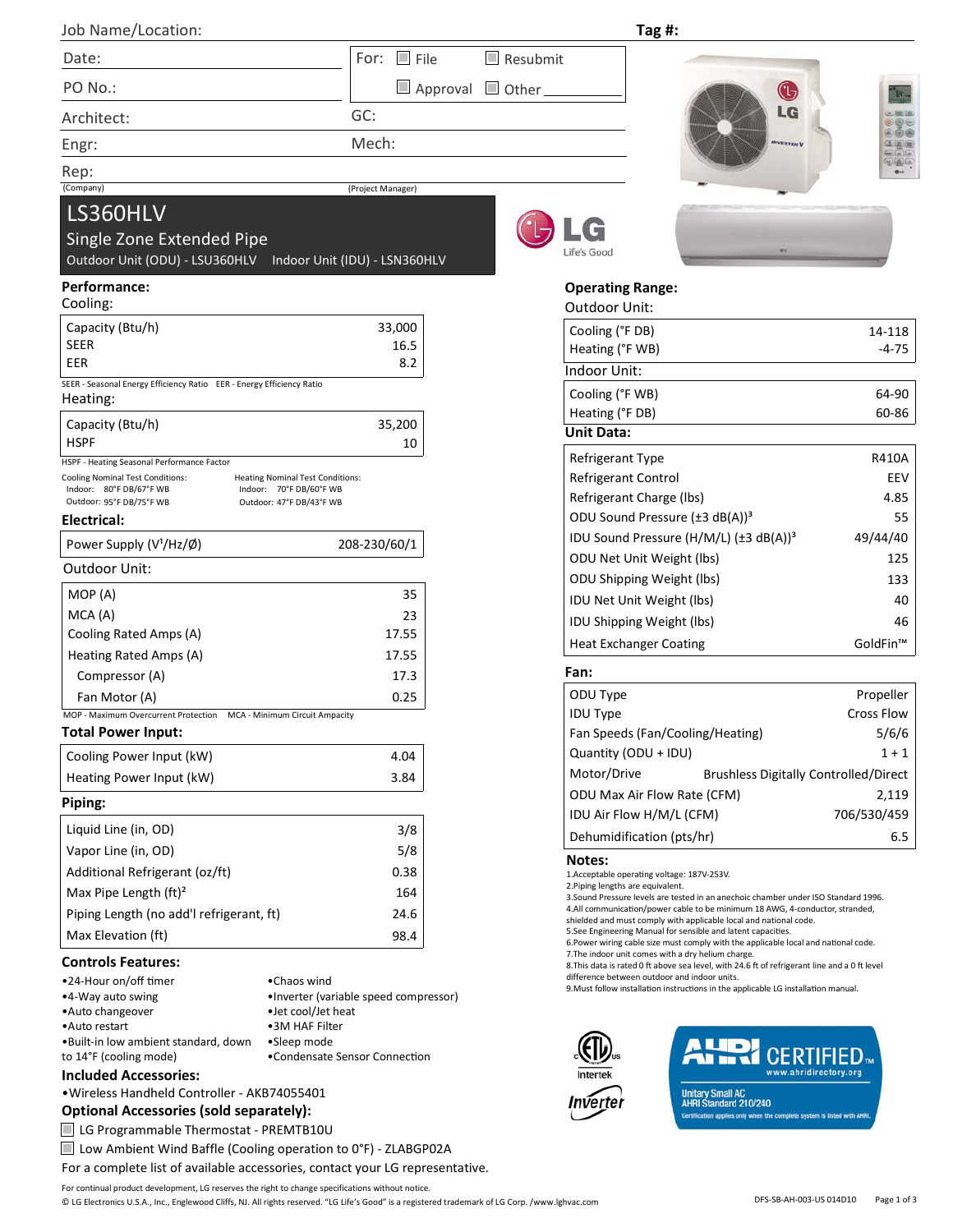## Single Zone Extended Pipe Outdoor Unit (ODU) - LSU360HLV



### **Tag #:**

Date:

PO No.: